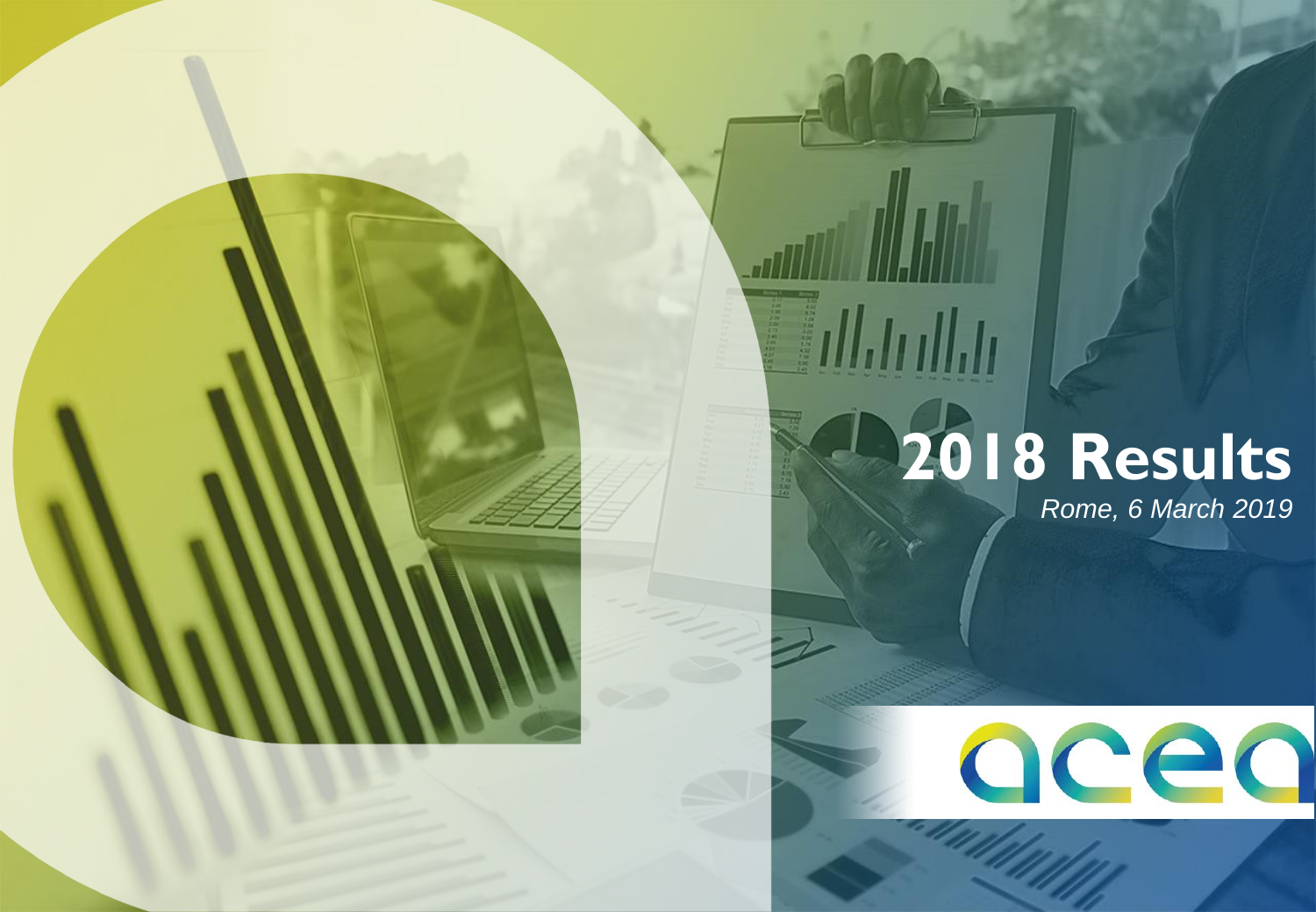

#### **Group beats targets for 2018**

#### **DOUBLE-DIGIT GROWTH ……. EBITDA TOTALS €933m**

- •**EBITDA €933m +11%** *EBITDA GROWTH AHEAD OF GUIDANCE (including line-by-line consolidation of Gori in last two months of 2018 €12m)*
- •**EBIT** €479m +33%
- •**Net profit** €271m +50%

**SUBSTANTIAL CAPEX INCREASE, ESPECIALLY IN REGULATED BUSINESSES** 

•**Capex** €631m +19% (~88% relates to regulated businesses)

**NET DEBT FOR 2018 BEATS GUIDANCE THANKS TO POSITIVE WORKING CAPITAL PERFORMANCE**

•**Net debt** €2,568m

**DIVIDEND TO BE PROPOSED TO THE AGM: €0.71 (UP 13%) PAYOUT\* 56%**

*\* Based on consolidated net profit after non-controlling interests*

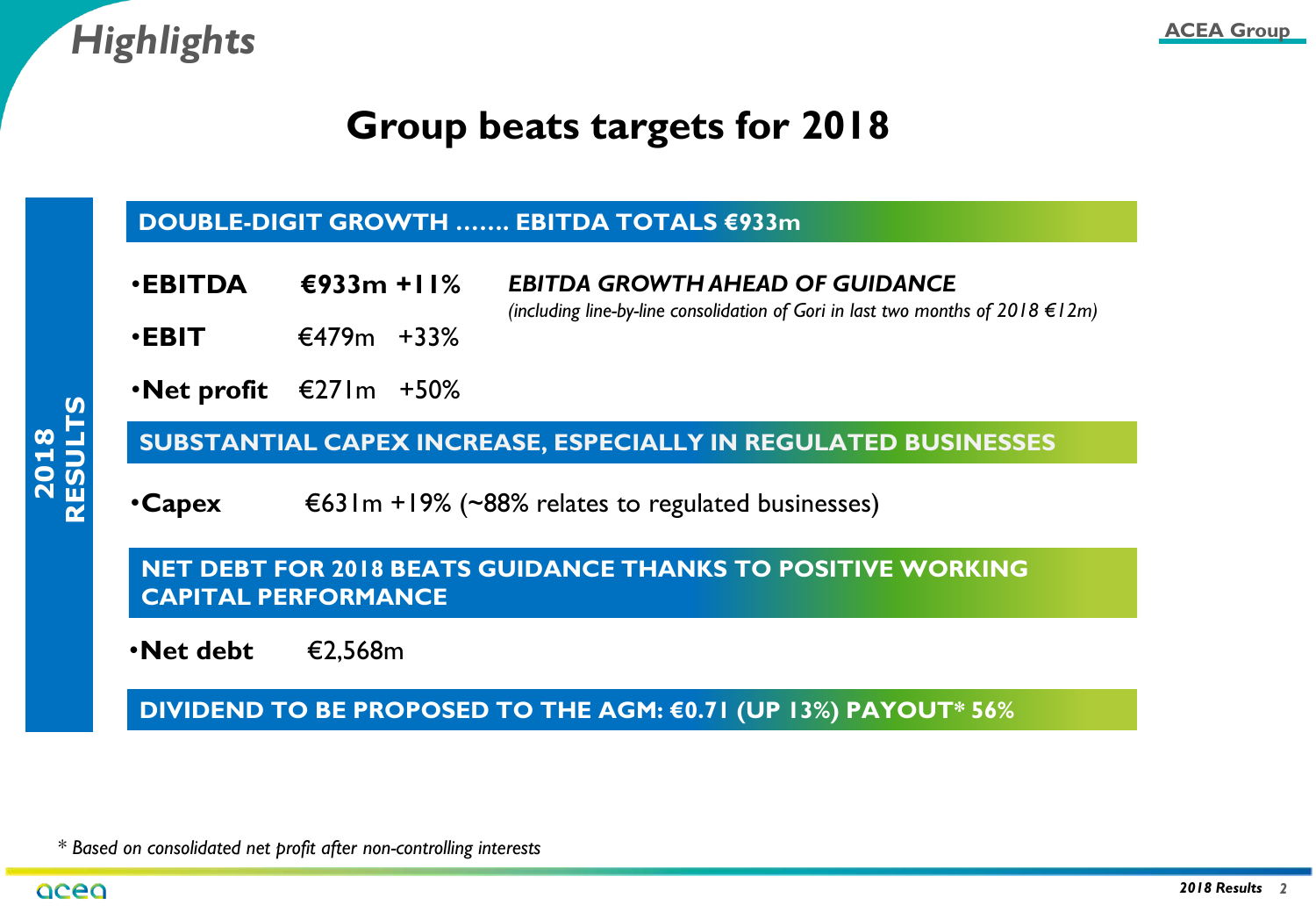## *Highlights* **ACEA Group**

#### *Strong commitment to operating performance, further growth expected in 2019*

#### **AGREEMENT WITH OPEN FIBER (January 2018)**

- $\checkmark$  Agreement with Open Fiber for the rollout of an ultrafast broadband communications network in the city of Rome.
- $\checkmark$  Project to involve the construction of a next generation fibre network, delivering ultrafast connectivity to the inhabitants of Rome in the next five years.

#### . **BOND ISSUE (February 2018)**

- $\checkmark$  Issue of bonds under  $\hat{\epsilon}$ Ibn EMTN programme, divided into two tranches:
	- €300m, maturing 8 February 2023 and paying coupon interest of 3-month Euribor +0.37%;
	- €700m, maturing 8 June 2027 and paying a fixed rate of 1.5%.

#### **ENTRY INTO GAS DISTRIBUTION MARKET (October 2018)**

 $\checkmark$  Acquisition of 51% interest in Pescara Distribuzione Gas: first step in delivering strategic initiatives included in business plan.

#### **RATINGS FROM MOODY'S AND FITCH RATINGS CONFIRMED**

- $\checkmark$  Moody's: Baa2 outlook stable.
- $\checkmark$  Fitch Ratings: BBB+ outlook stable.

#### **AGREEMENT BETWEEN GORI, CAMPANIA REGIONAL AUTHORITY AND LOCAL CONCESSION AUTHORITY (November 2018)**

 $\checkmark$  Agreement establishes terms and conditions for Gori's assumption of full control of plants and the integrated water service in the local area. Line-by-line consolidation of the company.

#### **GUIDANCE 2019: FURTHER GROWTH EXPECTED**

- **EBITDA** +5%/6% versus 2018 (€933m).
- **CAPEX** up by over 10% versus €631m of 2018.
- **NET DEBT** €2.85-2.95bn.

#### **2 APRIL 2019: PRESENTATION OF NEW BUSINESS PLAN 2019-2022**

#### acea

**GUIDANCE GUIDANCE**<br>2019

*2018 Results 3*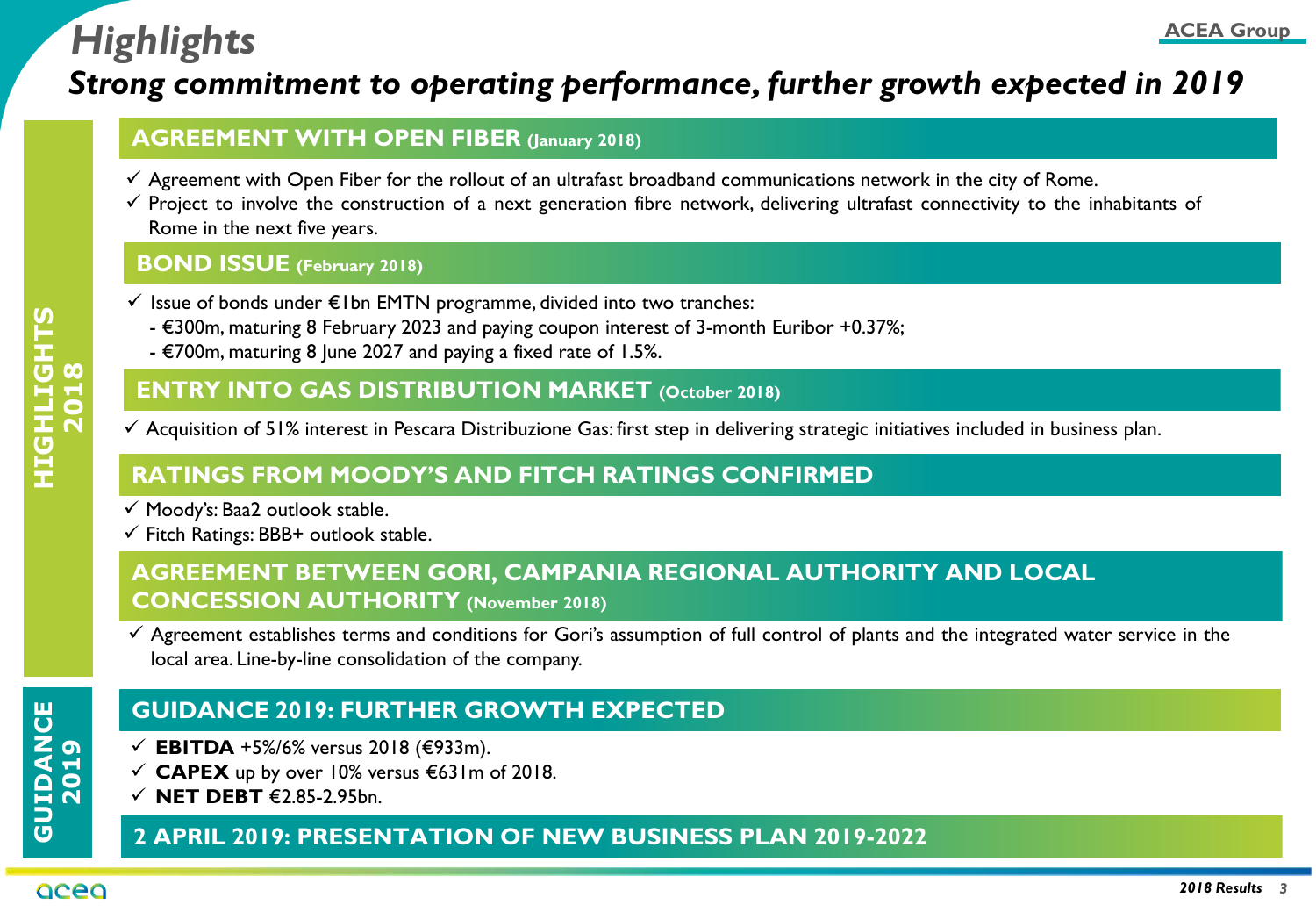

#### **ACEA'S OWNERSHIP**

| <b>City of Rome</b> | Suez  | <b>Caltagirone Group</b> | <b>Other</b> |  |
|---------------------|-------|--------------------------|--------------|--|
| 51.0%               | 23.3% | 5.0%                     | 20.7%        |  |

*Source: CONSOB, March 2019*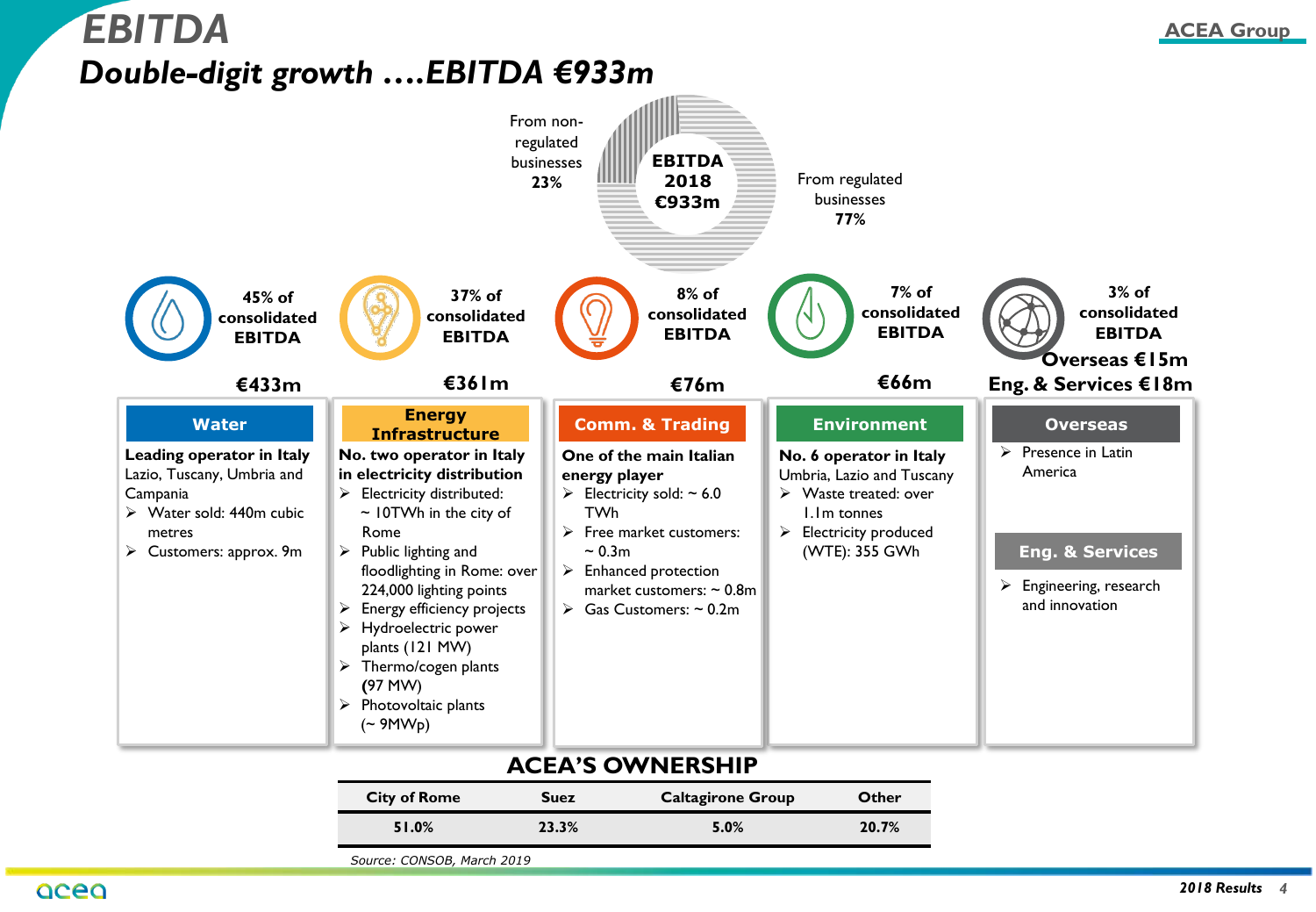### **ACEA Group** *2018 financial highlights Group beats targets for 2018*

| $(\epsilon m)$                  | 2018<br>(a) | 2017<br>(b) | % change<br>(a/b) |                                                         |
|---------------------------------|-------------|-------------|-------------------|---------------------------------------------------------|
| <b>Consolidated revenue</b>     | 3,028.5     | 2,797.0     | $+8.3%$           | Organic growth of 7.7% to €905m                         |
| <b>EBITDA</b>                   | $933.2*$    | 840.0       | $+11.1%$          |                                                         |
| <b>EBIT</b>                     | 478.6       | 359.9       | $+33.0%$          | Plan target achieved 12 months<br>earlier than expected |
| Group net profit                | 271.0       | 180.7       | $+50.0\%$         |                                                         |
| Dividend per share $(\epsilon)$ | 0.71        | 0.63        | $+12.7%$          |                                                         |
| Capex                           | 631.0       | 532.3       | $+18.5%$          |                                                         |

| $(\epsilon m)$          |         | (b)     | 31 Dec 2018 30 Sep 2018 31 Dec 2017 % change | (a/b)   | $%$ change<br>(a/c) |
|-------------------------|---------|---------|----------------------------------------------|---------|---------------------|
| <b>Net debt</b>         | 2,568.0 | 2,631.1 | 2.421.5                                      | $-2.4%$ | $+6.0%$             |
| <b>Invested capital</b> | 4,471.5 | 4,387.7 | 4,232.7                                      | $+1.9%$ | $+5.6%$             |

*\* Effect of consolidation of Gori for two months (€12m)*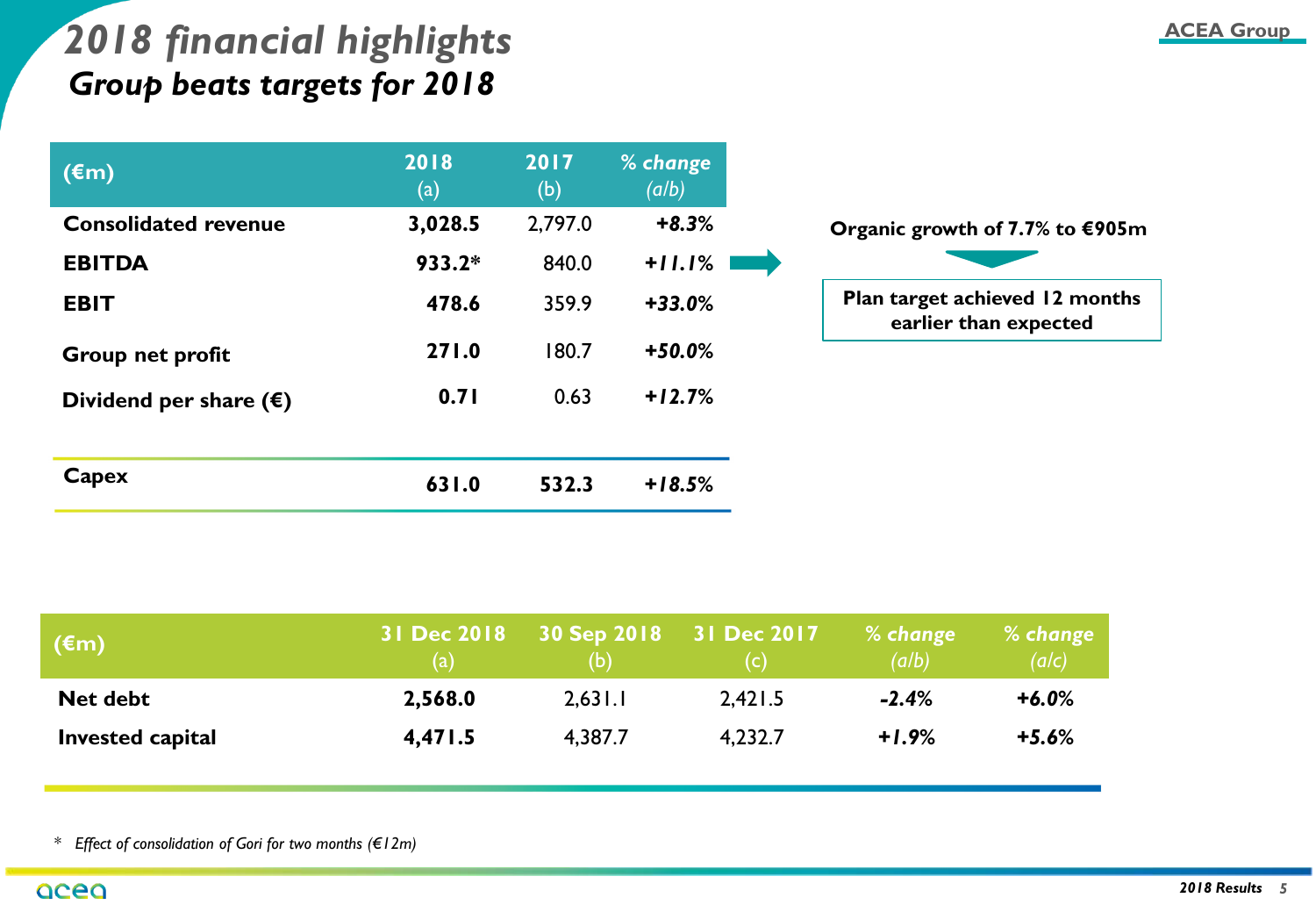## **EBITDA by business segment and EBITDA bridge** ACEA Group



*\* Overseas, Engineering & Services, Corporate*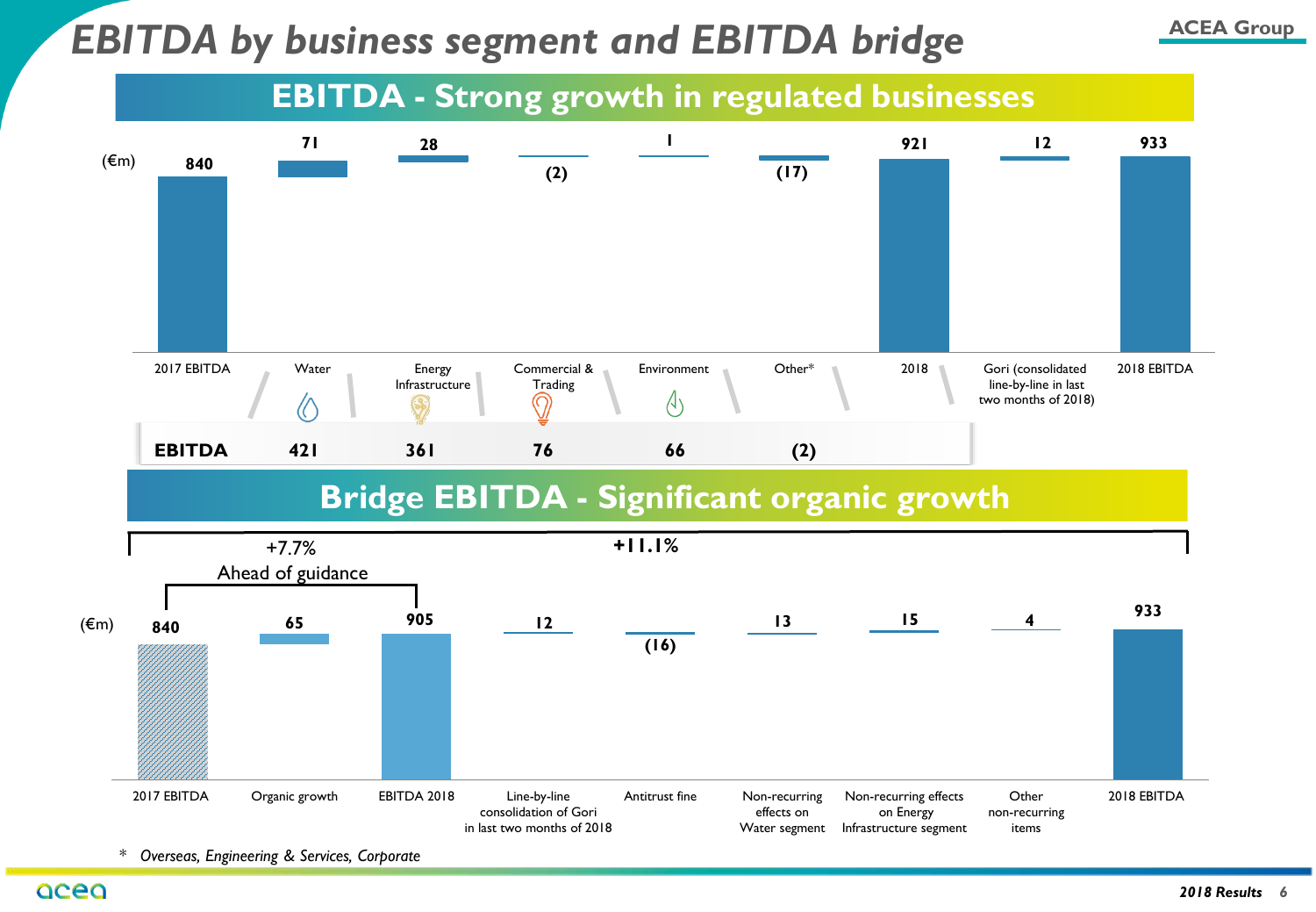## *ACEA Group ACEA Group 2018 financial highlights*

#### **STRONG EBITDA GROWTH**

#### **Water**

EBITDA main drivers



- Acea ATO2: +€50m
- **ATO2: quality bonus €34m**
- Acea ATO5: +€4m
- **The-by-line consolidation of Gori in last two months** of 2018: +€12m
	- Companies consolidated using equity method: +€15.6m



- $\checkmark$  Tariff reviews completed in most companies
- $\checkmark$  Increase in collections at ATO2 due to optimised collection strategy
- Consolidation of Gori from 8 Nov 2018

| $(\epsilon m)$                                                          | 2018<br>(a) | 2017<br>(b) | % change<br>(a/b)        | <b>Quantitative data</b>                  | 2018 | 2017       |
|-------------------------------------------------------------------------|-------------|-------------|--------------------------|-------------------------------------------|------|------------|
| <b>EBITDA</b>                                                           | 433.0       | 349.6       | $+23.9%$                 | <b>Total volume of water sold</b> $(Mm3)$ | 440  | <b>421</b> |
| Of which:<br>Profit/(Loss) from companies consolidated<br>under IFRS 11 | 39.7        | 24.1        | $+64.7%$                 |                                           |      |            |
| Capex                                                                   | 329.7       | 271.4       | $+21.5%$                 |                                           |      |            |
|                                                                         | 2018<br>(a) | 2017<br>(b) | <b>Change</b><br>$(a-b)$ |                                           |      |            |
| <b>Average workforce</b>                                                | 2,551       | 1,796       | $+755*$                  |                                           |      |            |

*\* The increase in the workforce primarily reflects the consolidation of Gori (+746 personnel)*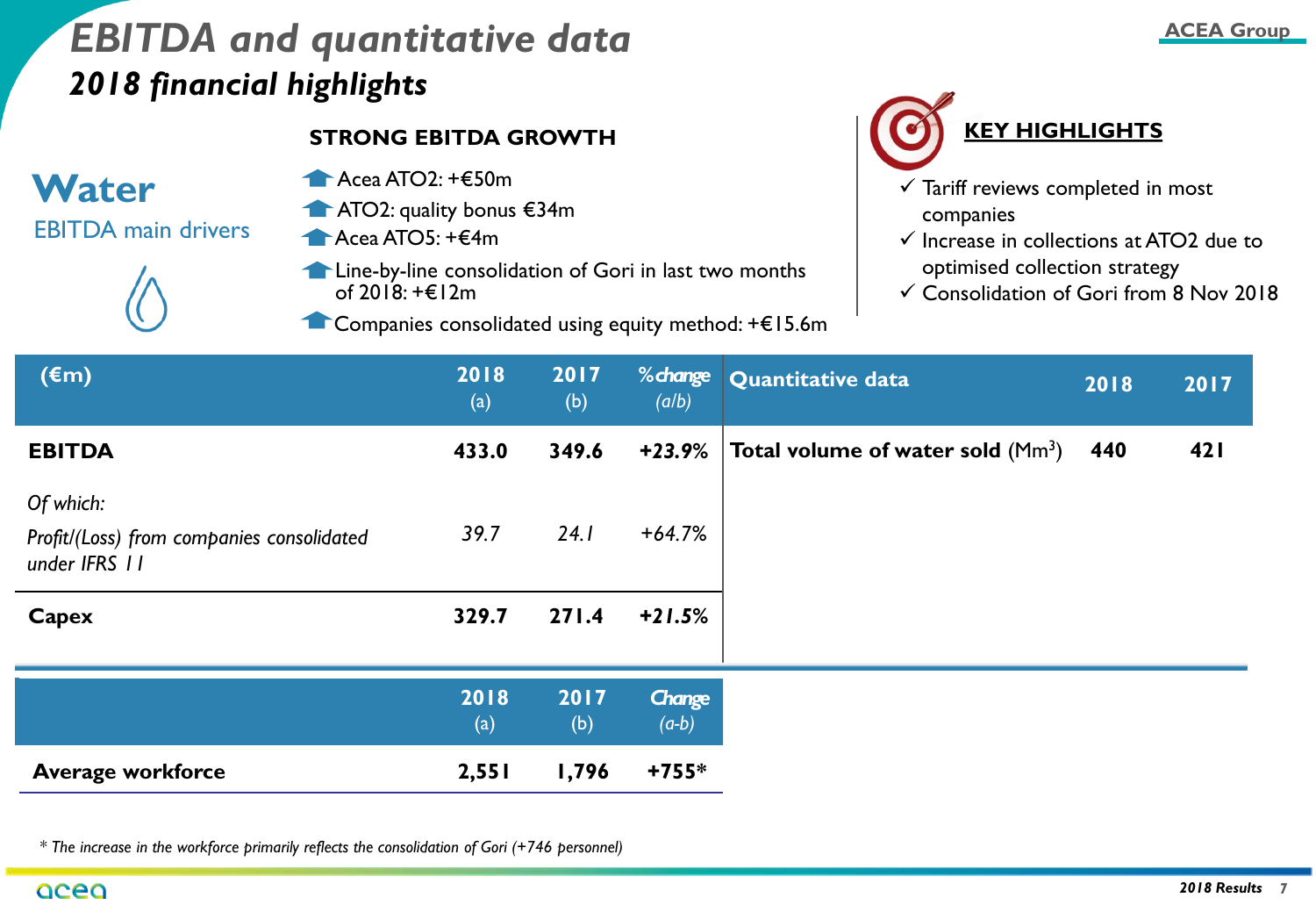## *EBITDA and quantitative data 2018 financial highlights*

#### **Energy Infrastructure**

EBITDA main drivers

**EBITDA GROWTH**

- Distribution: +€29.8m
- Generation: +€7.7m increased hydroelectric and thermoelectric production; extraordinary item €5m\*
	- Public Lighting: -€9.8m (effect of LED Plan in 2017)



- Improved performance due to regulatory impact
- $\checkmark$  Over 500 km of MV/LV grid renewed
- $\checkmark$  Increased production from renewable sources (hydroelectric)

| $(\epsilon m)$           | 2018<br>(a) | 2017<br>(b) | %change<br>(a/b)         | <b>Quantitative data</b>                   | 2018  | 2017   |
|--------------------------|-------------|-------------|--------------------------|--------------------------------------------|-------|--------|
| <b>EBITDA</b>            | 360.7       | 333.I       | $+8.3%$                  | <b>Total electricity distributed (GWh)</b> | 9,792 | 10,040 |
| - Distribution           | 317.1       | 287.3       | $+10.4%$                 |                                            |       |        |
| - Generation             | 49.0        | 41.3        | $+18.6%$                 | <b>Number of customers ('000s)</b>         | 1,629 | 1,626  |
| - Public Lighting        | (5.4)       | 4.4         | n/s                      | <b>Total electricity produced (GWh)</b>    | 550   | 426    |
| Capex                    | 238.3       | 209.4       | $+13.8%$                 |                                            |       |        |
|                          | 2018<br>(a) | 2017<br>(b) | <b>Change</b><br>$(a-b)$ |                                            |       |        |
| <b>Average workforce</b> | 1,387       | 1,366       | $+21$                    |                                            |       |        |

*\* Result of claim for damages from SASI (water service operator in the Province of Chieti) due to unlawful withdrawal of water from River Verde.*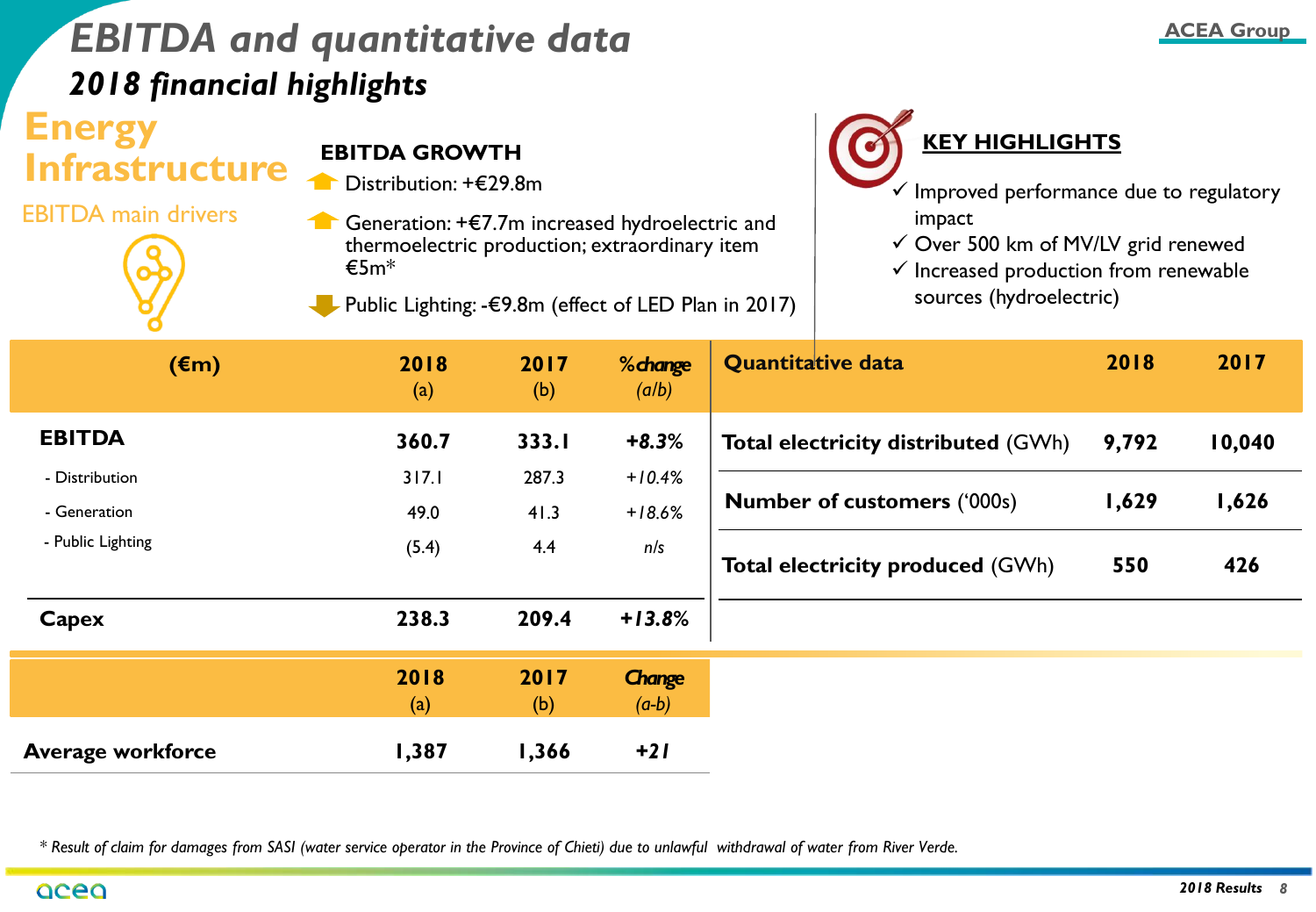## *EBITDA and quantitative data 2018 financial highlights*

## **Commercial and** *Trading*

EBITDA main drivers

Reduced margin from Free market





- $\checkmark$  Fall in customer base in Enhanced Protection market and growth in Free market customers
- $\checkmark$  Reduced inbound calls (-29%) reflecting improved customer experience

| $(\epsilon m)$ | 2018<br>(a) | 2017<br>(b) | % change<br>(a/b)                   | <b>Quantitative data</b>             | 2018       | 2017  |
|----------------|-------------|-------------|-------------------------------------|--------------------------------------|------------|-------|
| <b>EBITDA</b>  | 76.1        | 77.6        | $-1.9%$                             | <b>Total energy sold (GWh)</b>       | 6,029      | 6,843 |
|                |             |             |                                     | <b>Enhanced Protection market</b>    | 2,344      | 2,652 |
|                |             |             |                                     | Free market                          | 3,685      | 4,191 |
| Capex          | 24.6        | 19.4        | $+26.8%$                            | No. of electricity customers ('000s) | 1,162      | 1,213 |
|                |             |             |                                     | <b>Enhanced Protection market</b>    | 831        | 893   |
|                | 2018<br>(a) | 2017<br>(b) | Change<br>$(a-b)$                   | Free market                          | 331        | 320   |
| <b>Average</b> | 464         | 474         | $-10$                               | <b>Total gas sold</b> ( $Mm3$ )      | <b>128</b> | 103   |
| workforce      |             |             | <b>No. of gas customers ('000s)</b> | 173                                  | 167        |       |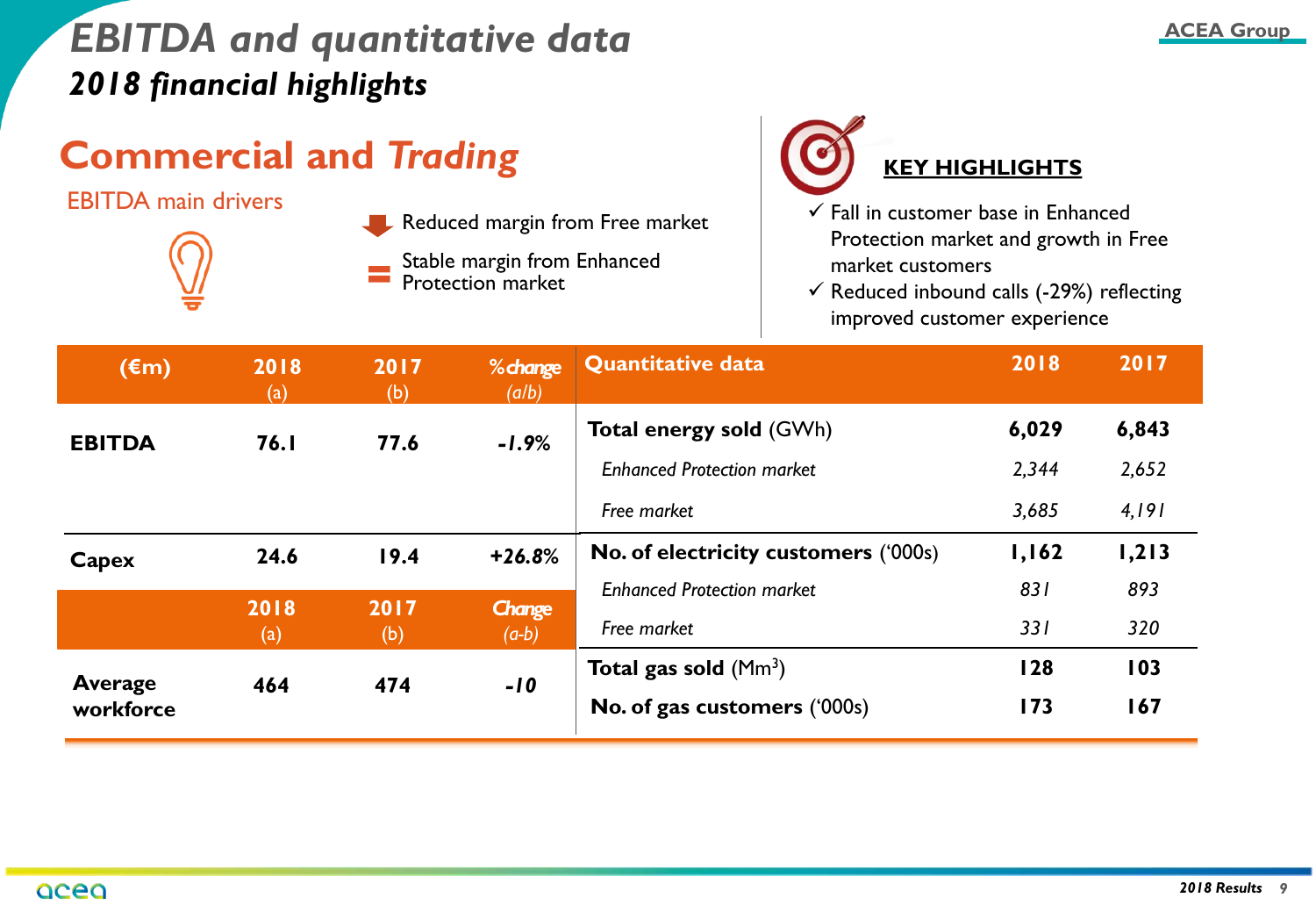## *EBITDA and quantitative data 2018 financial highlights*



**KEY HIGHLIGHTS**

- $\checkmark$  Re-start of Aprilia and Sabaudia plants
- Work in progress on Monterotondo plant
- $\checkmark$  Increased contribution from WTE due to increase in price of electricity sold and fewer shutdowns of San Vittore plant

 $\checkmark$  Consents obtained for Orvieto landfill

| $(\epsilon m)$              | 2018<br>(a) | 2017<br>(b) | % change<br>(a/b) | <b>Quantitative data</b>                 | 2018  | 2017  |
|-----------------------------|-------------|-------------|-------------------|------------------------------------------|-------|-------|
| <b>EBITDA</b>               | 65.6        | 64.5        | $+1.7%$           | <b>Treatment and disposal*</b> (Ktonnes) | 1,120 | 1,077 |
| Capex                       | 20.1        | 15.4        | +30.5%            | <b>WTE electricity produced (GWh)</b>    | 355   | 354   |
|                             | 2018<br>(a) | 2017<br>(b) | Change<br>$(a-b)$ |                                          |       |       |
| <b>Average</b><br>workforce | 360         | 355         | $+5$              |                                          |       |       |

*\*Includes ash disposed of*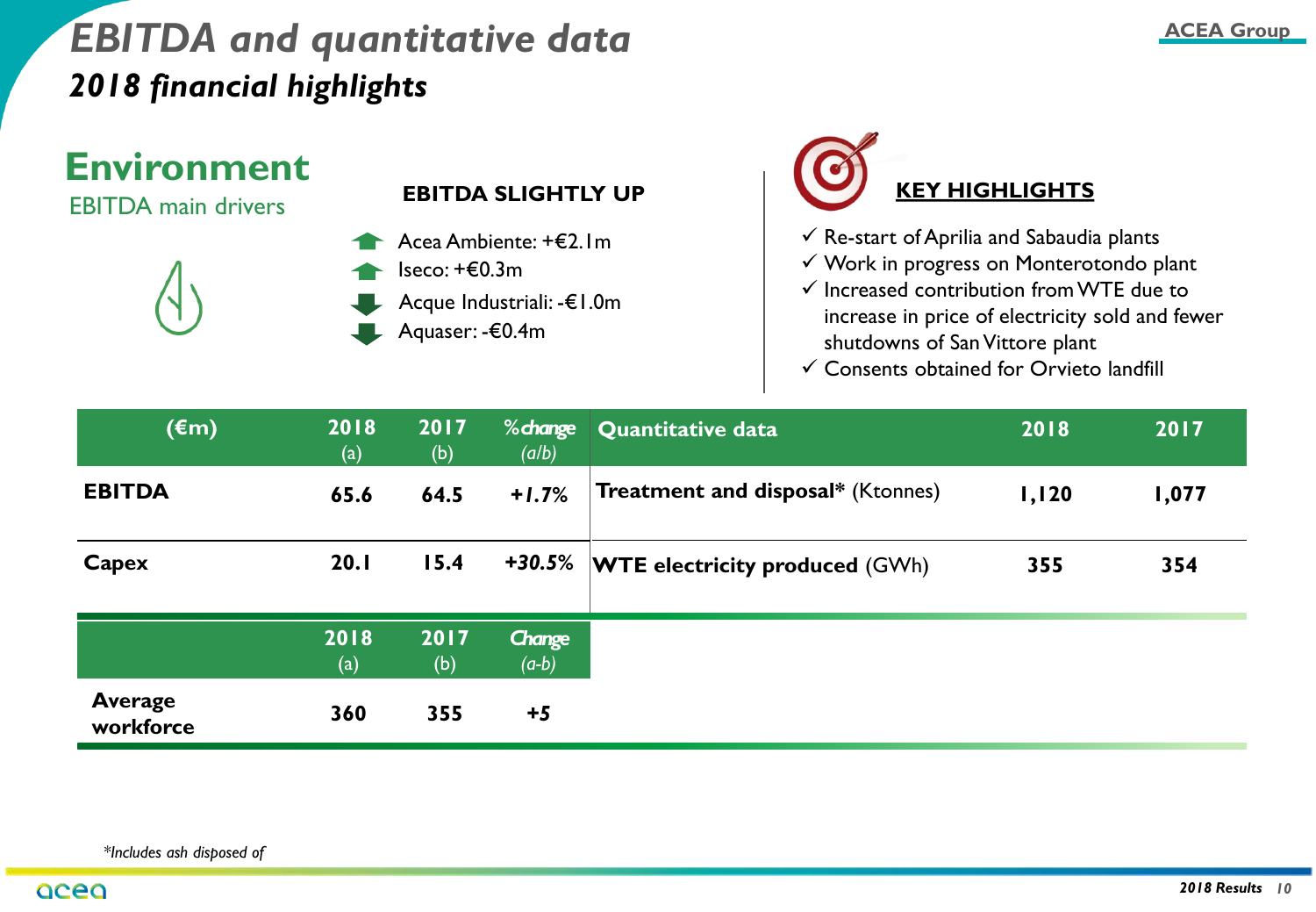## **ACEA Group** *EBITDA and quantitative data 2018 financial highlights*



**Overseas • Positive contribution from** Aguas de San Pedro



Increase in engineering. research and innovation activities for Group companies

| $(\epsilon m)$           | 2018<br>(a) | 2017<br>(b) | %change<br>(a/b)         | $(\epsilon m)$           | 2018<br>(a) | 2017<br>(b) | %change<br>(a/b)         |
|--------------------------|-------------|-------------|--------------------------|--------------------------|-------------|-------------|--------------------------|
| <b>EBITDA</b>            | 14.8        | 14.4        | $+2.8%$                  | <b>EBITDA</b>            | 18.0        | 14.5        | $+24.1%$                 |
| Capex                    | 6.6         | 5.2         | $+26.9%$                 | <b>Capex</b>             | 1.6         | 0.8         | $+100.0%$                |
|                          | 2018<br>(a) | 2017<br>(b) | <b>Change</b><br>$(a-b)$ |                          | 2018<br>(a) | 2017<br>(b) | <b>Change</b><br>$(a-b)$ |
| <b>Average workforce</b> | 78 I        | 595         | $+186*$                  | <b>Average workforce</b> | 265         | 319         | -54                      |

## **Holding company**

| $(\epsilon m)$           | 2018<br>(a) | 2017<br>(b) | <b>Change</b><br>(a/b)   |
|--------------------------|-------------|-------------|--------------------------|
| <b>EBITDA</b>            | $(34.9)$ ** | (13.7)      | n/s                      |
| Capex                    | 10.0        | 10.7        | $-6.5%$                  |
|                          | 2018<br>(a) | 2017<br>(b) | <b>Change</b><br>$(a-b)$ |
| <b>Average workforce</b> | 663         | 589         | $+74***$                 |

*\* The increase in the workforce primarily reflects the consolidation of Consorcio Servicios Sur*

*\*\* The result is influenced by the antitrust fine of €16m*

*\*\*\* The increase in the workforce is primarily due to the transfer of Facility Management from the Engineering & Services unit*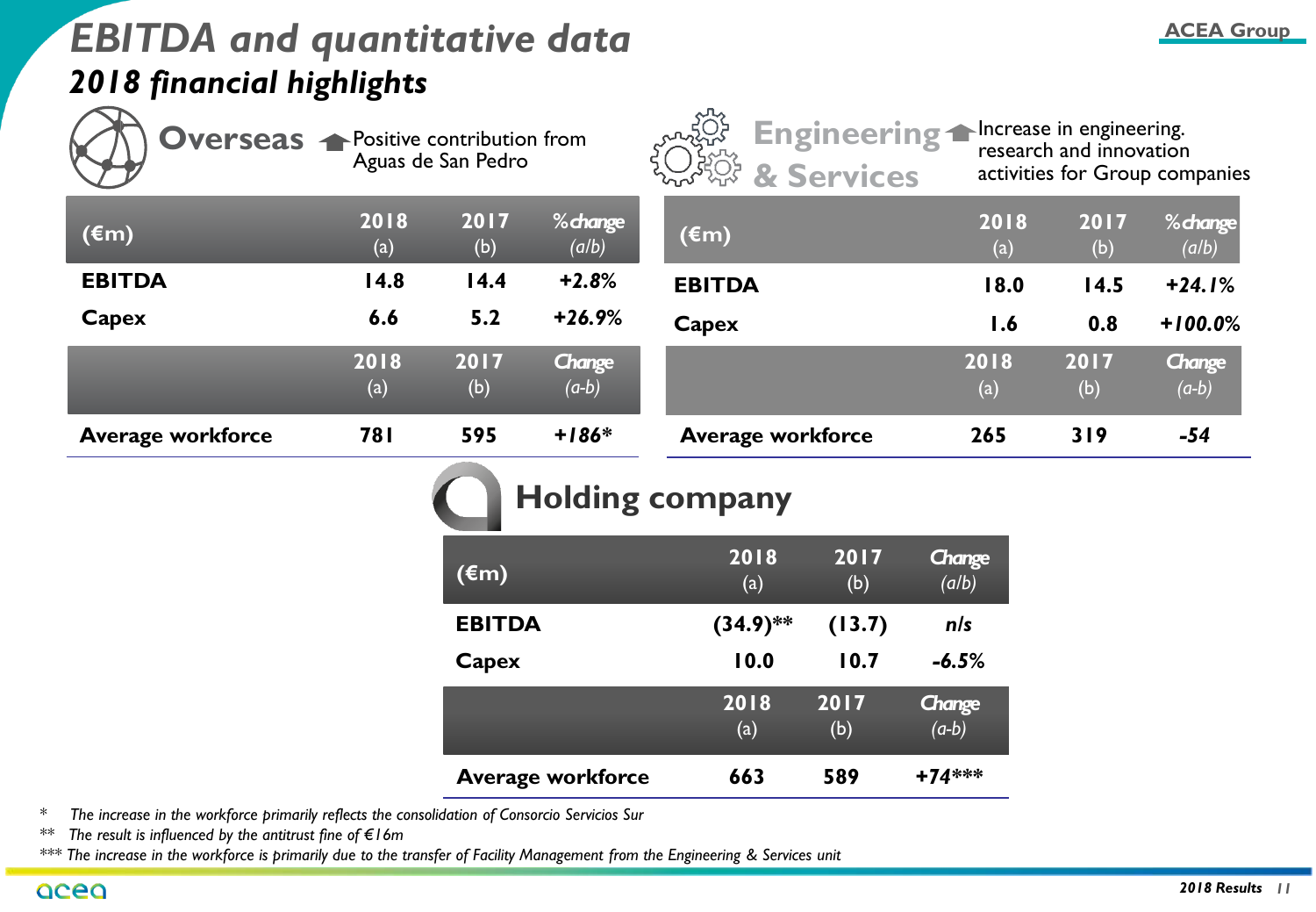## *EBIT and Net profit* **ACEA Group**

|       | EBIT $(\epsilon m)$    |       |  |
|-------|------------------------|-------|--|
| 359.9 | $x33^{0 07 }$          | 478.6 |  |
| 2017  |                        | 2018  |  |
|       | <b>NET PROFIT (€m)</b> |       |  |
| 180.7 | x50007                 | 271.0 |  |

| $(\epsilon m)$   |                                   |       | 2018 2017 % change      |         |                                  |
|------------------|-----------------------------------|-------|-------------------------|---------|----------------------------------|
| Depreciation     | 366.8                             | 328.9 | $+11.5%$                |         | Increased dep<br>(including IT a |
| Write-downs      | 75.I                              | 90.4  | $-16.9%$                | ✓       | Reduced cred<br>downs of amo     |
| Provisions       | 12.8                              | 60.8  | $-78.9%$                |         | Release of 1                     |
| <b>Total</b>     | 454.7                             | 480.I | $-5.3%$                 | company | following acc                    |
|                  | <b>Average Group</b><br>workforce |       |                         |         |                                  |
| 2018             |                                   | 2017  |                         |         |                                  |
| $6,471^$         |                                   | 5,494 |                         |         |                                  |
|                  |                                   |       | <b>DIVIDEND HISTORY</b> |         |                                  |
|                  |                                   | 2014  | 2015                    | 2016    | 20                               |
| DPS $(\epsilon)$ |                                   | 0.45  | 0.50                    | 0.62    | 0.0                              |
|                  |                                   |       |                         |         |                                  |

| $\checkmark$ Increased depreciation linked to increased capex<br>(including IT assets with shorter useful lives) |
|------------------------------------------------------------------------------------------------------------------|
| $\checkmark$ Reduced credit losses, in part due to write-<br>downs of amounts due from Gala in 2017              |

risk provisions for Gori ( $€44m$ ) quisition of sole control of the

|                                |      | <b>DIVIDEND HISTORY</b> |       |       |              |
|--------------------------------|------|-------------------------|-------|-------|--------------|
|                                | 2014 | 2015                    | 2016  | 2017  | 2018         |
| DPS $(\epsilon)$               | 0.45 | 0.50                    | 0.62  | 0.63  | $0.71^\circ$ |
| Total dividend ( $\epsilon$ m) | 95.8 | 106.5                   | 132.0 | 134.2 | 151.2        |
| Dividend yield*                | 4.6% | 4.2%                    | 5.2%  | 4.7%  | 5.3%         |
| Payout**                       | 59%  | 61%                     | 50%   | 74%   | 56%          |

*^ Increase in workforce primarily reflects changes in scope of consolidation (Gori +746; Consorcio Servicios Sur +172)* 

 $\circ$ *The Board of Directors will propose the dividend for 2018 at the Annual General Meeting called for 17 and 18 April 2019, in first and second call, respectively*

*\* Based on the average price for the year*

*\*\* Based on consolidated net profit after non-controlling interests*

**TAX RATE 33.3% 30.4%**

2017 2018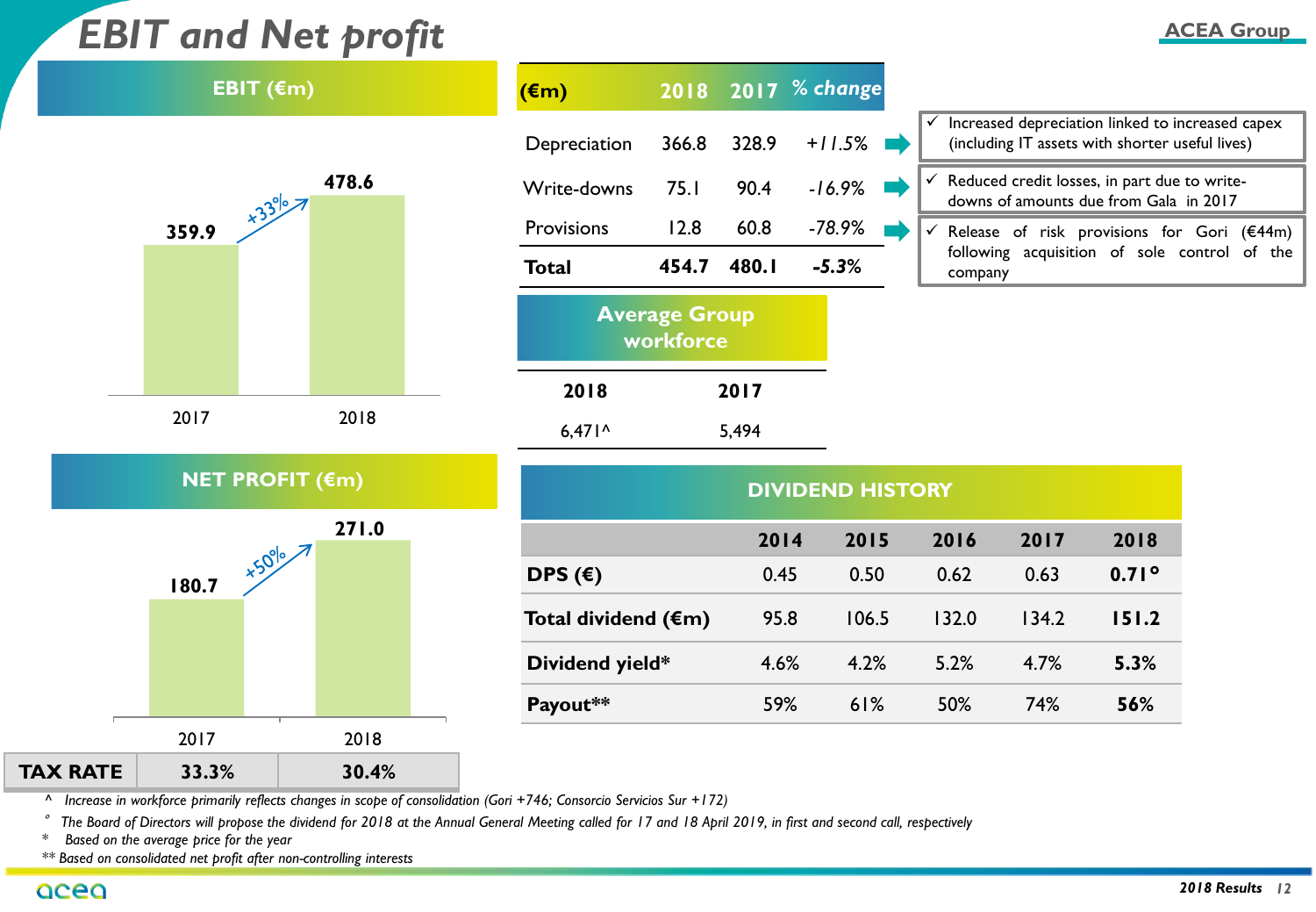

#### *Strong capex growth, above all in regulated businesses*



*\* Effect of consolidation of Gori for last two months (€10m)*

*\*\* Overseas, Engineering & Services, Corporate*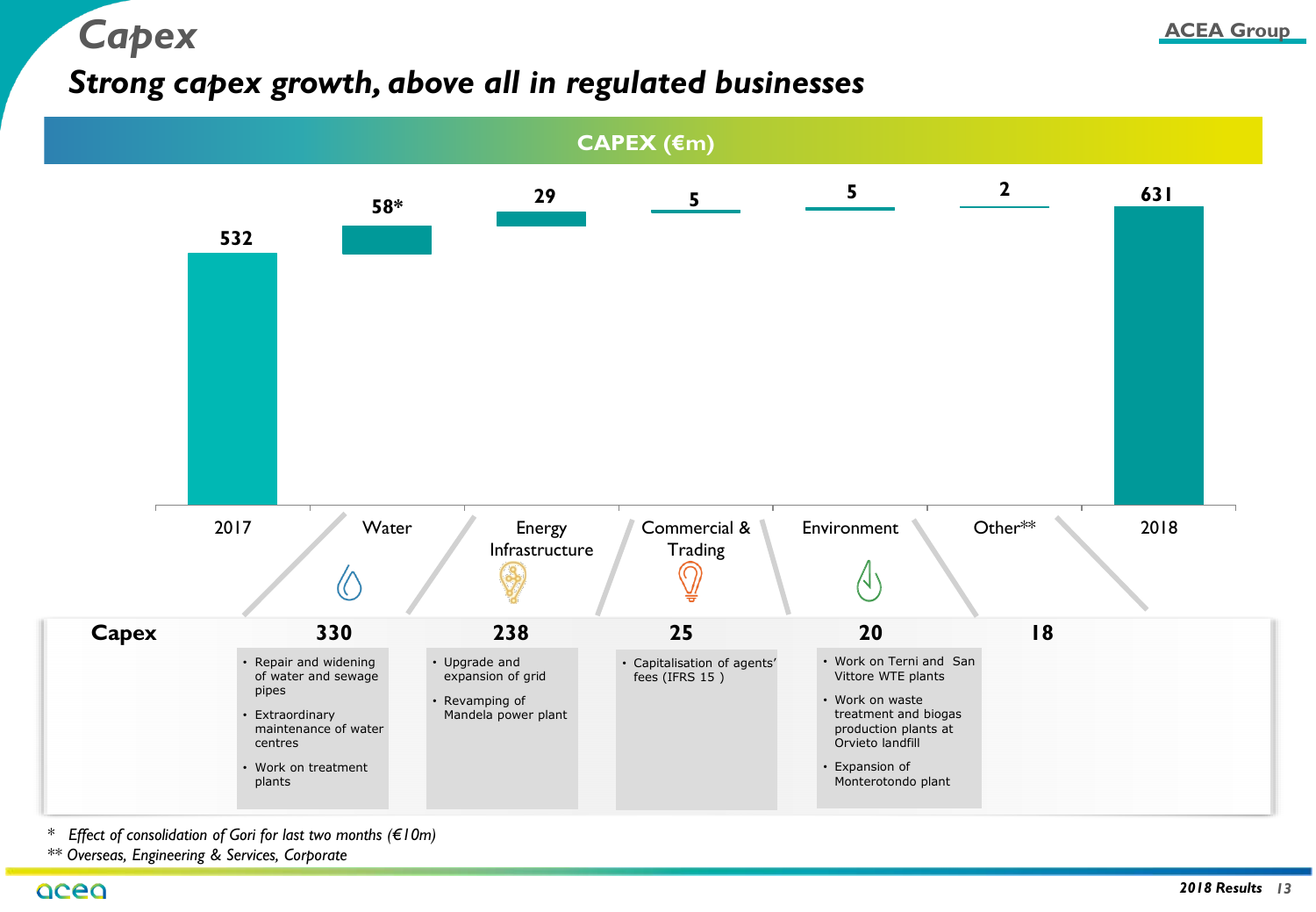#### *Cash flow* <u>**ACEA Group**</u> *Significant improvement in working capital in Q4 2018*

|                            | 2018  | 2017  |                                                                                                         |
|----------------------------|-------|-------|---------------------------------------------------------------------------------------------------------|
| <b>EBITDA</b>              | 933   | 840   | <b>Excellent credit collection performance</b>                                                          |
| Change in working capital  | (37)  | (126) | Measures designed to optimise working capital                                                           |
| <b>CAPEX</b>               | (631) | (532) |                                                                                                         |
| <b>FREE CASH FLOW</b>      | 265   | 182   |                                                                                                         |
| Net finance income/(costs) | (83)  | (72)  | Q4 2018 registered following improvements in<br>cash flow from working capital:                         |
| <b>Provisions</b>          | (108) | (119) | $\checkmark$ ~ €170m versus Q3 2018                                                                     |
| Taxes paid                 | (81)  | (137) | $\checkmark$ ~ €40m versus Q4 2017                                                                      |
| <b>Dividends</b>           | (134) | (132) |                                                                                                         |
| <b>Other</b>               | (35)  | (16)  | The change in working capital in 2018 (an outflow<br>of €37m) reflects the consolidation of Gori (€19m) |
| $M&A*$                     | 29    | 0     |                                                                                                         |
| <b>Total cash flow</b>     | (147) | (294) |                                                                                                         |

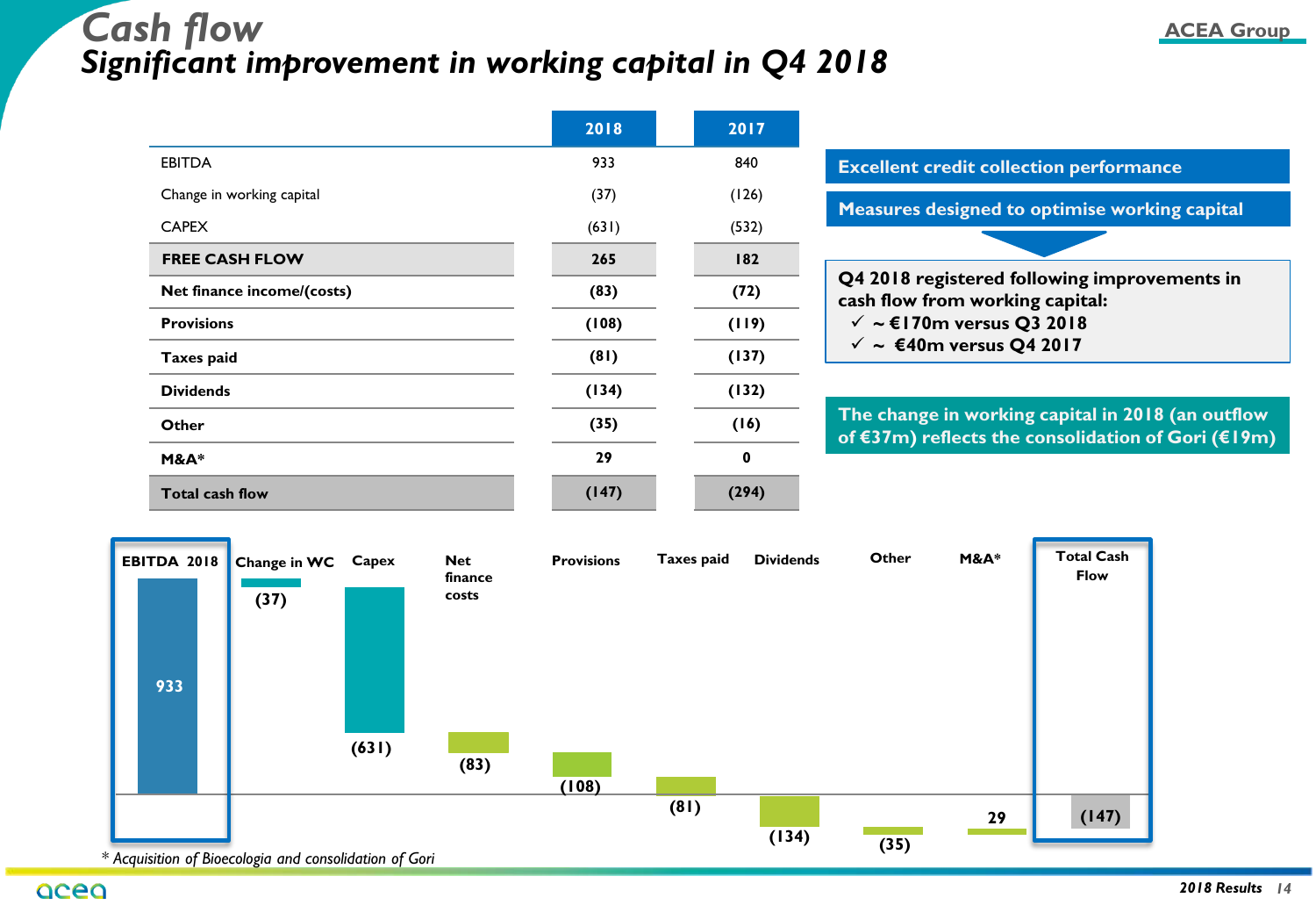#### **ACEA Group** *Net debt Ahead of guidance*

| $(\epsilon m)$   | 31 Dec 2018<br>(a) | 30 Sep 2018<br>(b) | 31 Dec 2017<br>(c) | Change<br>(a-b) | <b>Change</b><br>(a-c) |
|------------------|--------------------|--------------------|--------------------|-----------------|------------------------|
| Net debt         | 2,568.0            | 2,631.1            | 2,421.5            | (63.1)          | 146.5                  |
| Medium/Long-term | 3,341.4            | 3,359.9            | 2,706.6            | (18.5)          | 634.8                  |
| Short-term       | (773.4)            | (728.8)            | (285.1)            | (44.6)          | (488.3)                |

| <b>NET DEBT/ EQUITY</b> | <b>NET DEBT/ EQUITY</b> | <b>NET DEBT/ EBITDA</b> | <b>NET DEBT/ EBITDA</b> |
|-------------------------|-------------------------|-------------------------|-------------------------|
| 31 DEC 2018             | 31 DEC 2017             | 31 DEC 2018             | 31 DEC 2017             |
| .3x                     | 3x                      | 2.8x                    | 2.9x                    |



| <b>Ratings</b> |                       |                       |
|----------------|-----------------------|-----------------------|
|                | <b>FitchRatings</b>   | Moody's               |
|                | BBB+                  | Baa2                  |
|                | <b>Stable Outlook</b> | <b>Stable Outlook</b> |
|                |                       |                       |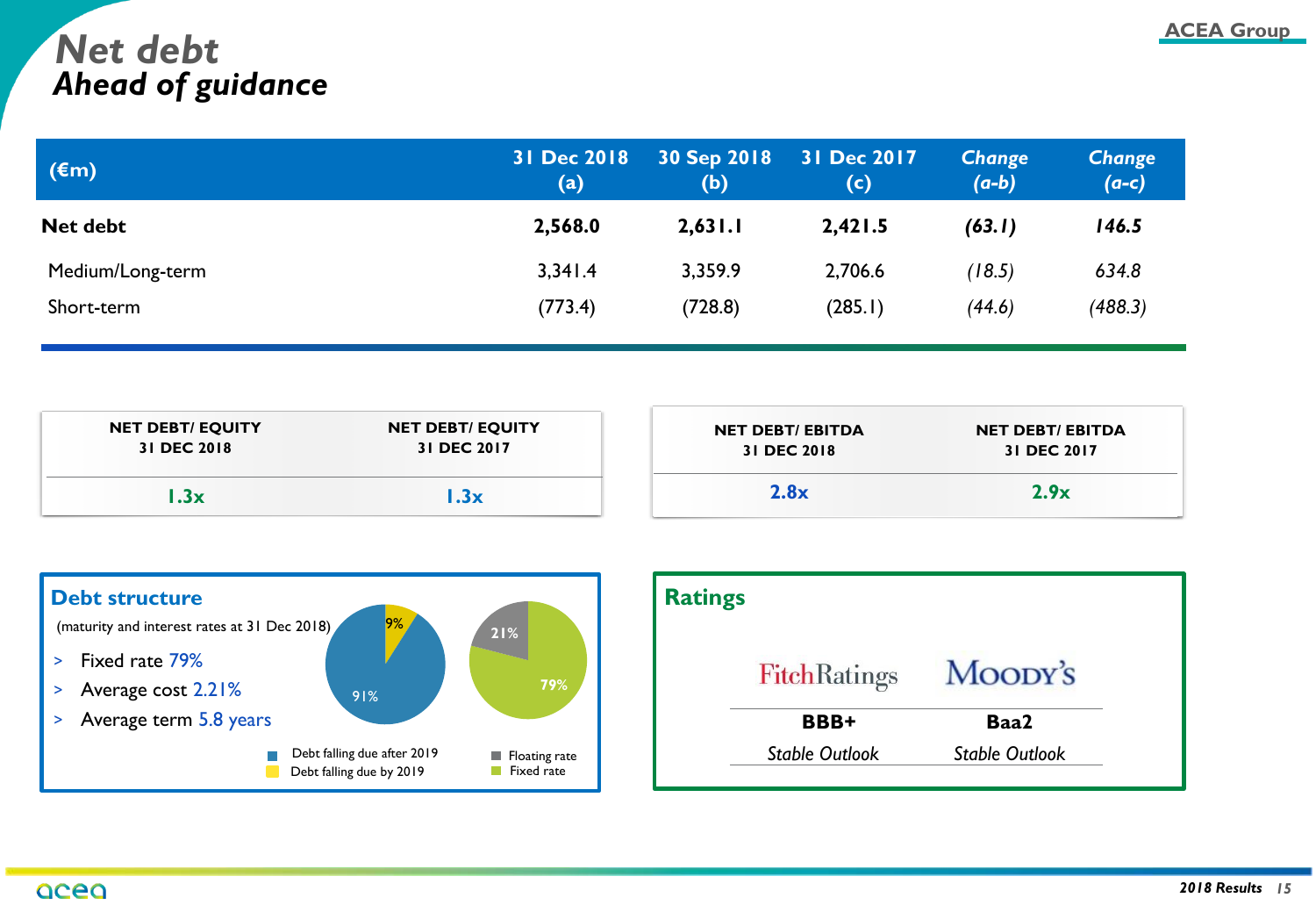## acea

## **ACEA Group 2018 Results**

**Rome, 6 March 2019**

# *Q&A session*

*2018 Results 16*